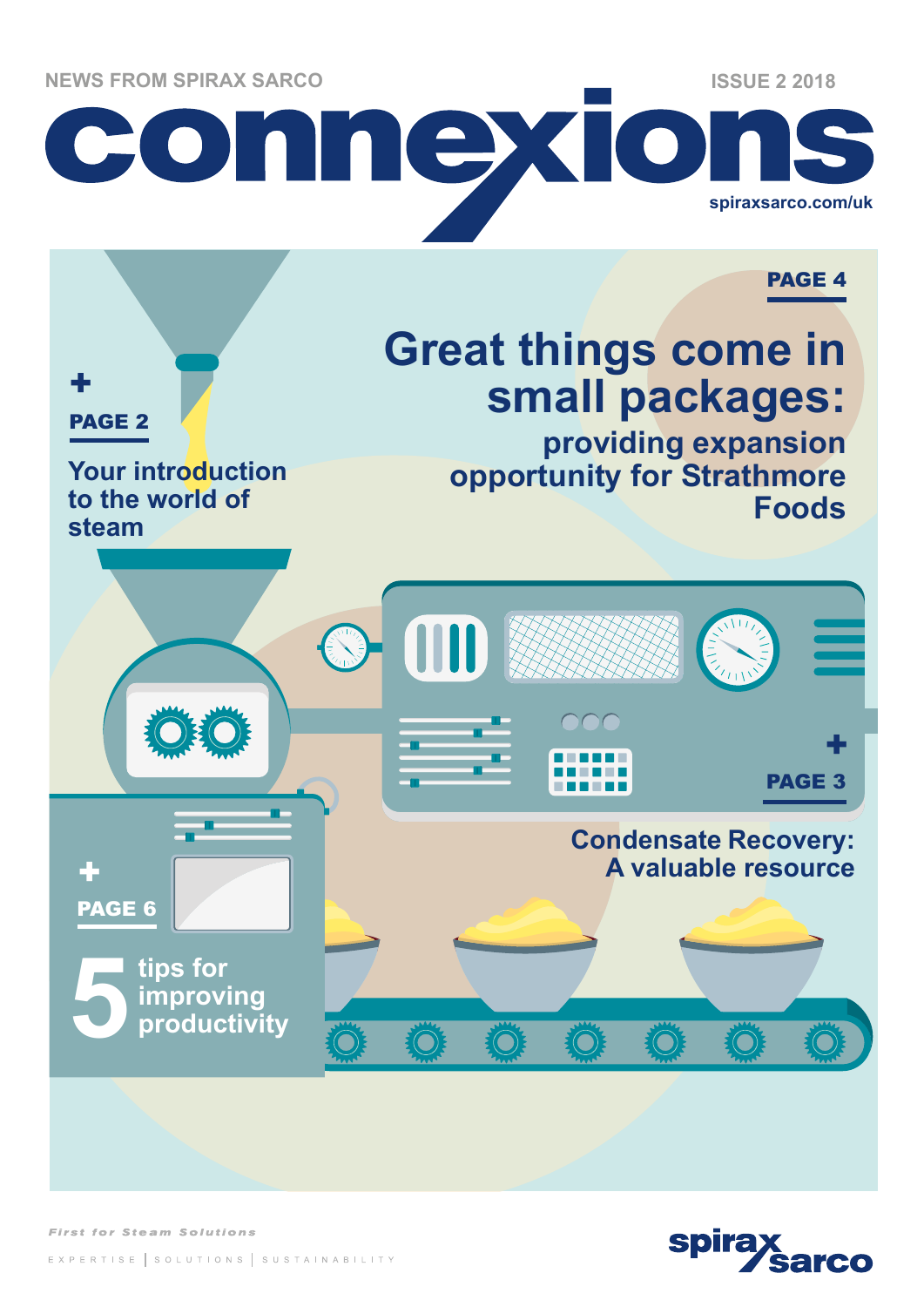# Your introduction to the world of steam

**The fact that you're reading this suggests that, just like us, you have an interest in steam. The difference is: your level of familiarity with steam might not be as extensive as you'd like it to be – particularly if you're responsible for plant maintenance or repair. Thankfully, help is at hand.**

Let's say you're a maintenance technician and your daily duties are centred around ensuring your boiler plant or energy centre is as safe and productive as possible. As an expert in maintenance and repair operations, you know your plant from the inside-out, but wouldn't it be great if you had an equally strong grounding in steam?

Good news! That's precisely what our *Introduction to steam and condensate systems* course is designed for. Whether you're an apprentice or an experienced technician, your questions on steam will be answered on this course. In fact, if you're new to it all, there's really no better place to start.

#### **What does the course cover?**

By the end of the one-day course, you will have solidified your understanding of the following:

- The fundamentals of steam and its uses;
- Why condensate is formed, how and why to remove it, and its value;
- The major components of a steam and condensate system;
- How steam gets to its point of use;
- The reasons for reducing pressure

at steam's point of use.

You will also gain a broad understanding of the purpose, and safe operational requirements, of steam and condensate systems, as well as the factors affecting their performance. The result: a clear understanding of how your steam and condensate systems contribute towards the output of your plant.

#### **Let's get practical**

As well as the theory, you'll get practical demonstrations throughout each session from each of our experts, who will take you through the key system components and the processes they run.

As one of our recent delegates commented, the course provided a "really good introduction as to how the different components work and why they are needed".

With the option of attending the course at our Cheltenham headquarters or arranging an on-site visit for groups of five or more, there's plenty of scope to start your journey with steam at a time and a location that suits you.

When you've completed the course, you'll go back to work with a knowledge of the key principles, an understanding of how to get the best from your plant, and the confidence to identify any potential problems that could arise further down the line.

### **Did You Know?**

**Water boils at a different temperature on the top of Mount Everest to the Dead Sea**

**Steam can hold five or six times as much potential energy as an equivalent mass of water**

**1mm of air has the same resistance to heat flow as a wall of copper 15m thick**

#### **FIND OUT MORE**

To book your place on our *Introduction to steam and condensate systems* course, please visit **sxscom.uk/introductiontosteam**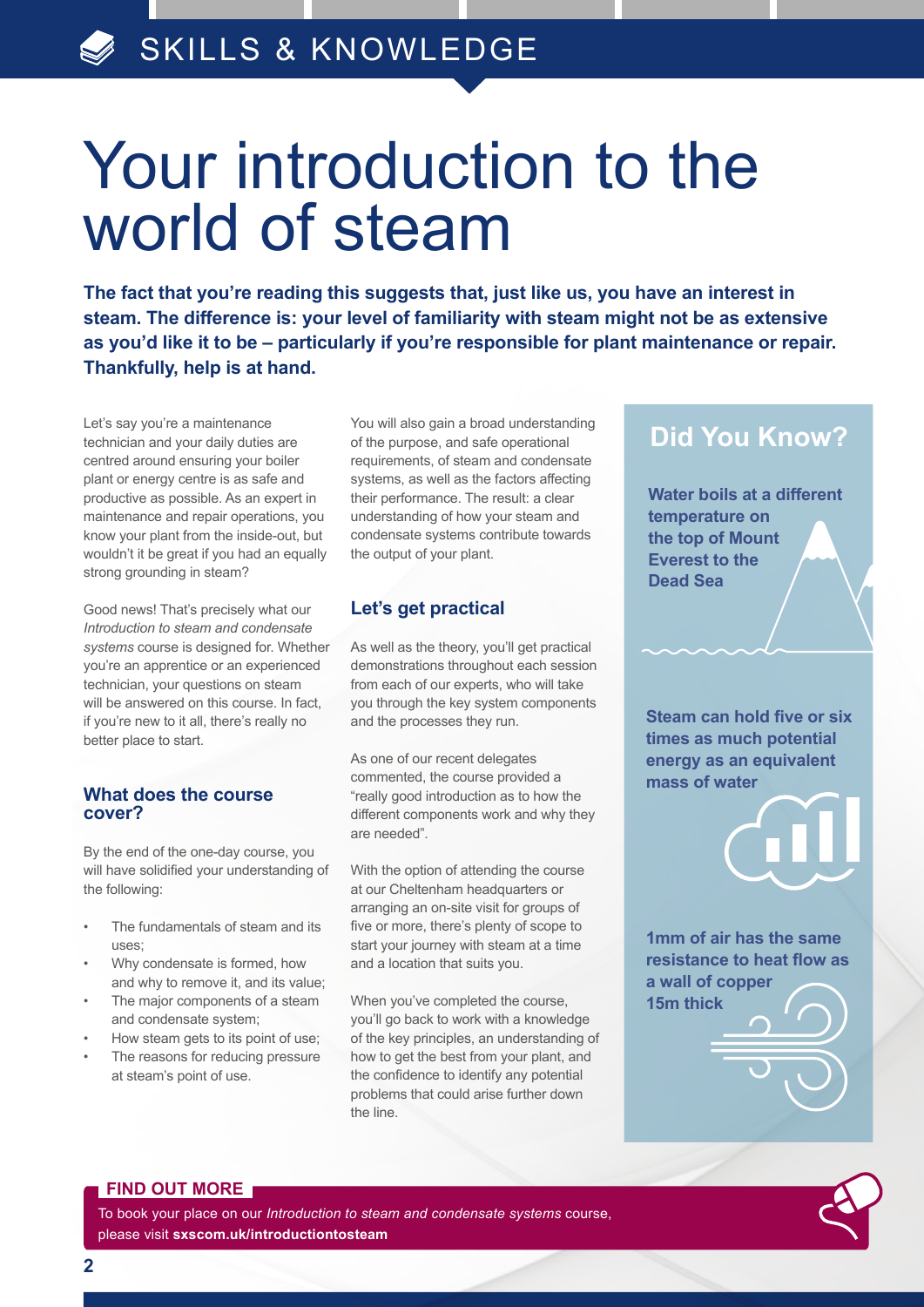## SOLUTIONS OVERVIEW

# Are you disposing of your system's most valuable resource?

**It's no longer enough to strike a good deal on energy supplies or achieve high levels of productivity: now we are expected to do both, while complying with a complex web of regulation. Striking the right balance can make that crucial, tangible contribution to your company's revenue flow but, with ageing equipment and economic uncertainty coming into play, the potential to achieve this balance is virtually impossible. That is, until we consider our use of condensate and the heat we may have otherwise wasted.**

#### **The value of condensate**

It's widely known that condensate is hot, but it's only when we consider how this translates to heat energy that we realise how useful it is as a resource. The condensate generated by the steam heating system will normally have about 25% of the energy that the steam had and contains little to no dissolved solids. If the condensate is merely discharged from the system and, subsequently, disposed of, then that valuable energy resource is thrown away with it. This is an easily avoidable waste that few of us can afford.

Draining condensate, rather than re-using it, can trigger water and effluent management costs, which can be significant. Similarly, draining condensate can make it harder for us to comply with the regulatory standards around environmental effluent. In many countries, including the UK, condensate often has to be cooled before it can be drained. This, again, often comes at an extra cost.

#### **The uses of condensate**

We might now realise that condensate – and the heat energy it carries – is too valuable to be tipped down the drain, but how can it be put to better use?

#### 1. Boiler feedwater

- Reduces need for (and cost of) fresh water
- Reduces need for (and cost of) treatment chemicals
- Requires much less energy than cold make-up water.

#### 2. Flash steam recovery

- Recovers up to 80% of the energy from the rejected Total Dissolved Solids (TDS) water
- Saves on fuel
- Reduces carbon dioxide emissions
- Eliminates unsightly plumes of steam.

#### **The recovery process**

As you're well aware by now, steam is usually generated for most industrial and process industries. How it is recovered can be broadly summarised in three steps.

- 1. Steam traps are used to remove condensate from the steam system. A steam trap survey can offer invaluable insight into the performance of a given system and will almost certainly reveal impressive savings potential through reduced fuel consumption, fuel emissions, water and effluent charges.
- 2. Pumps are used to return any condensate not captured by steam traps to the boiler feedtank.
- 3. Condensate is mixed with other types of feedwater to heat it within the feedtank.

Condensate recovery is one process that is genuinely capable of boosting boiler efficiency, saving energy, enhancing equipment lifespan and complying with legislation – all of which can, in turn, generate substantial savings to those who use steam systems.

It may not play the leading role in the steam system, but condensate recovery is undeniably the unsung hero of the boiler house.

#### **FIND OUT MORE**

The unsung hero of boiler house efficiency: How condensate recovery can transform steam system performance is available to download from **sxscom.uk/boilerhouseefficiency**

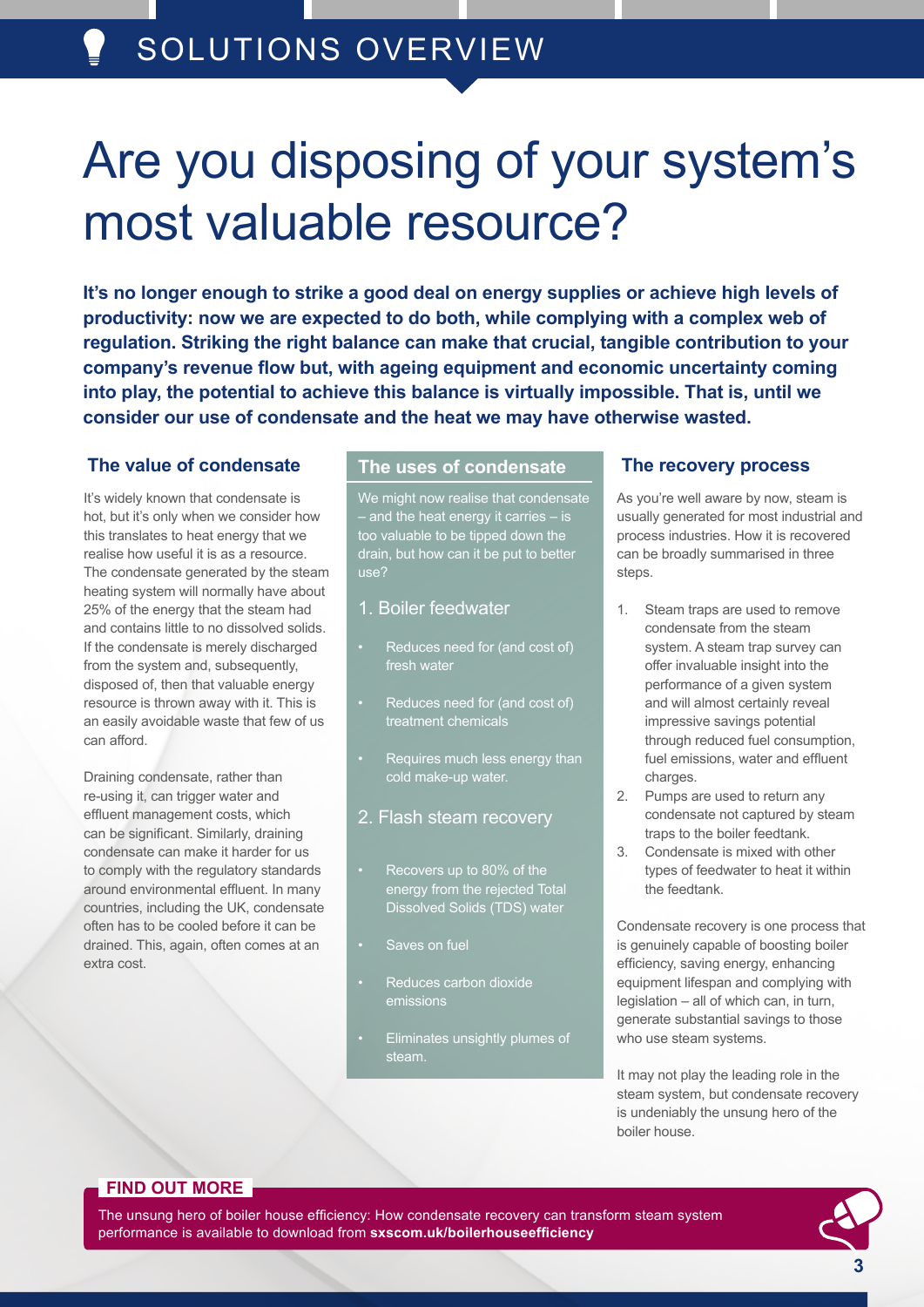## CASE STUDIES



# Strathmore Foods: Great things come in small packages

**Like most family-operated firms, Strathmore Foods places sustainability at the heart of its business. When the company set out to improve its process efficiency, it hadn't anticipated all the benefits that could be gained from the installation of a compact heating device.** 

Scottish food manufacturer, Strathmore Foods is one of the UK's leading readymeal manufacturers and produces a wide range of chilled and frozen products. Renowned for its Macaroni Pie, Strathmore Foods' portfolio caters for the modern lifestyle, offering tasty meals in minutes at affordable prices.

In a world where efficiency is king, plant managers and operators are constantly looking to improve the energy efficiency of heat transfer and maximise savings – and Douglas Nisbet, Operations Director at Strathmore Foods, is no different.

"To remain competitive, we believe that we must invest in appropriate areas and this philosophy will sustain our growth for generations to come," says Douglas.

As food manufacturers are notoriously large consumers of water and energy. fuel costs will always represent a high proportion of their overheads. Strathmore Foods predominantly use hot water for wash-down and clean-

## $c_{\mathcal{L}}$

### WE KNEW WE HAD A PROBLEM BUT WE DIDN'T KNOW HOW TO SOLVE IT -<br>77

in-place (CIP) processes. Douglas explains: "Our site has expanded over the years but our existing hot water heating solution remained the same. It came to our attention that we were struggling to deliver a suitable flow-rate and temperature, which was causing inefficiencies in the amount of time spent to clean everything effectively.

"We knew we had a problem but we didn't know how to solve it, so we decided to conduct a plant audit to better understand the efficiency of our equipment."

#### **Walking the plant**

Strathmore Foods worked with Spirax Sarco to identify opportunities for

improving process efficiency and energy savings. "We completed a 'walk the plant' to check the health of the steam and hot water system, including the associated equipment. We worked together to identify areas that would improve our plant's performance in terms of health and safety, process productivity and sustainability. The ultimate goal was to find ways to achieve savings in water, fuel, chemicals and  $CO<sub>2</sub>$ ," says Douglas.

Following the audit Strathmore Foods made the decision to upgrade the plant's current steam/water mixing unit with a more suitable alternative – one that would not only improve efficiency, but reliability too.

The decision was made to replace the seven mixing units with a single, more compact packaged plate heat exchanger. Douglas explains: "Following the survey, we were advised to upgrade our existing heating solution with the EasiHeat™ system as it was more appropriate for our hot water generation requirements.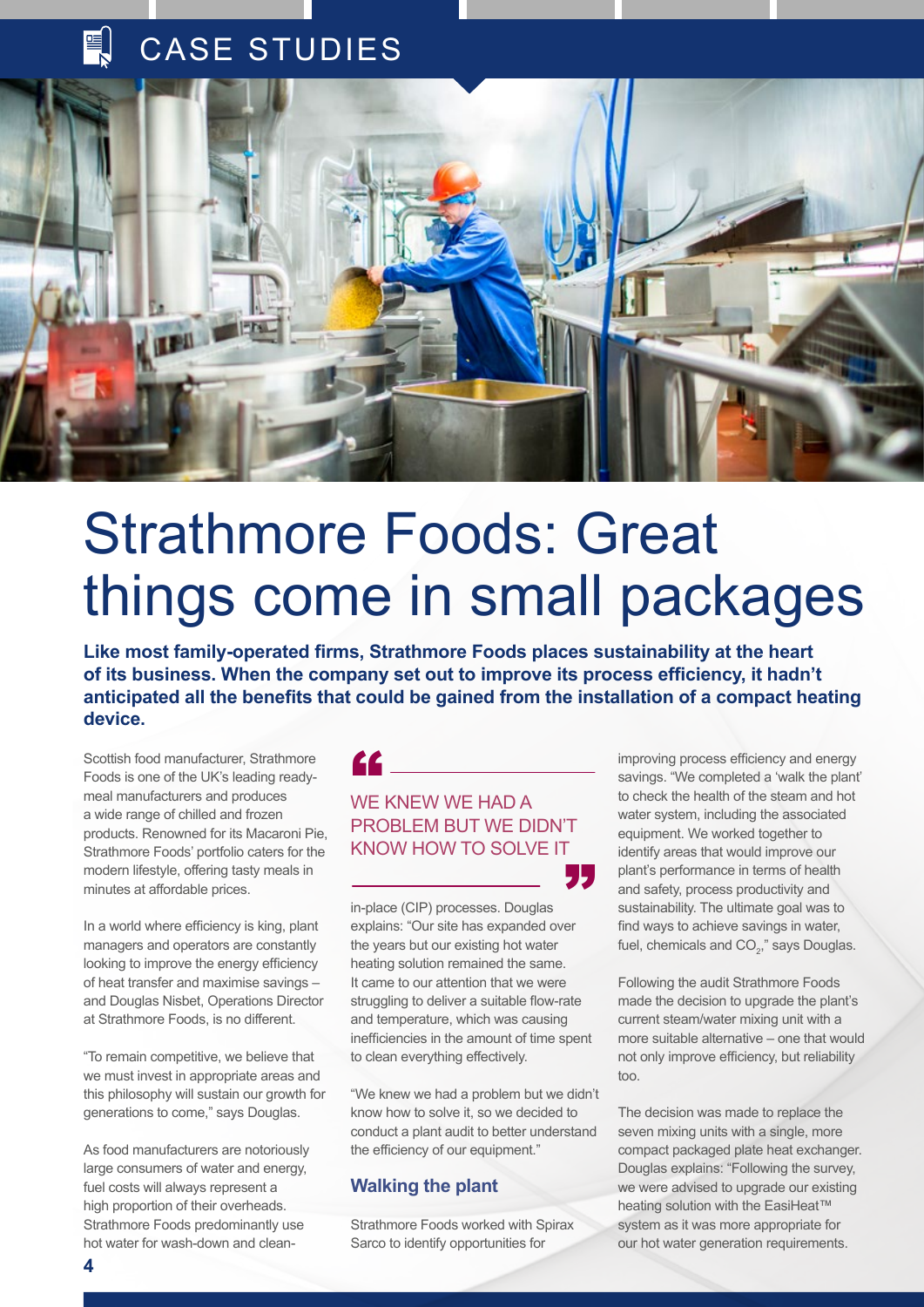#### **EXECUTIVE SUMMARY**

**Company name:** Strathmore Foods Ltd. **Location:**  Forfar, Scotland **Objective:** Accurate, reliable and consistent hot water supply to provide efficient cleaning for wash-**Solution:** Following a plant audit, the business installed a new packaged plate heat exchanger unit. **Results:** Fast and instantaneous supply of hot water through a single unit which has the ability to down processes. cope with greater demand, providing the opportunity for expansion in the future.

 $\alpha$ 

The new unit has the ability to deliver hot water instantaneously, enabling CIP and wash-down to be completed in a much more productive way."

A packaged plate heat exchanger is a compact unit that captures and reuses heat, which may otherwise be wasted, to deliver a constant supply of instantaneous hot water at a stable temperature. This reduces the amount of steam required, which in turn cuts fuel demand and the associated  $\mathsf{CO}_2$  emissions.

#### **Quality over quantity**

"As you can imagine, a single unit is much easier to manage than it was before, therefore maintenance time and costs have been cut dramatically, as has downtime. While the packaged plate heat exchanger certainly doesn't eliminate the need for annual servicing, its requirements are much simpler to manage.

"Our new system is part of an existing service agreement we have with Spirax which has made our annual servicing procedure a fairly effortless one. All of this helps us to keep the system running at optimum efficiency all year round, which is our main objective," Douglas adds.

#### **Sweet success**

Since updating its steam/water mixing units, Strathmore Foods has even greater control of the amount of water they are using. "We're already seeing improvements over our previous solution. What's more, the new packaged plate heat exchanger unit supplied to Strathmore Foods generates increased volumes of hot water and provides the business with an opportunity for expansion when the time is right," says Douglas.

### THE FLEXIBILITY OF THE SYSTEM ENABLES US TO RUN MORE CONFIDENTLY

"We now have the ability to cope with high and low capacity and we can tailor the output we require on demand."

**"** 

Douglas concludes: "At the early planning stages, we were quite simply looking at ways to improve our wash-down process, but we have gained a lot more than we bargained for. Our primary aim was to improve process efficiency, and not only

have we achieved that but we've also secured a sustainable future for the business as this device will allow us room to grow.

"The fact we now have a reliable and consistent supply of hot water is a huge benefit to the business in terms of time and cost, while the flexibility of the system enables us to run more confidently. Spirax is a trusted partner of ours and we have the peace of mind that with this solution we can ensure everything is cleaned in an efficient and effective way. They say great things come in small packages. In this case we can wholeheartedly agree!"

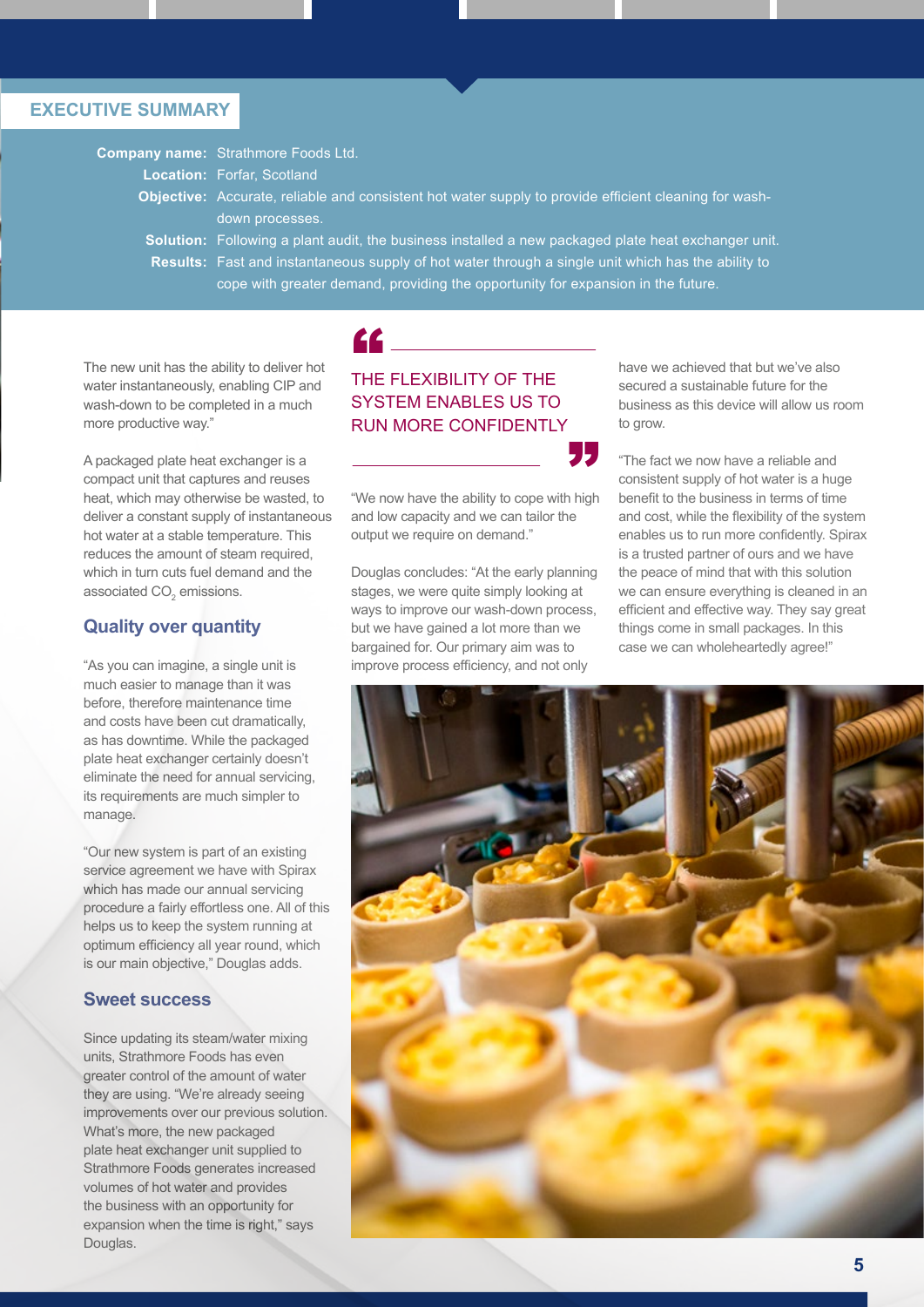## SKILLS & KNOWLEDGE

# TOP FIVE TIPS FOR IMPROVING EFFICIENCY

**Steam systems are efficient and reliable. Yet even so, many users often struggle to utilise their plant's valuable assets as much as they could be. If you're curious about what you could be doing to increase efficiency and achieve more 'bang for your buck', there are five basic strategies that could just be the answer.**

#### **1. Water treatment**

An effectively conditioned water system is the basic starting point for any efficient steam system. But how do you make sure your water is always as clean as it can be?

Effective water treatment tackles problems such as corrosion, deposit build-up, and foaming at source. While the traditional approach uses water softening supplemented by chemical treatment, reverse osmosis (RO) forces water through a semi-permeable membrane, stripping out nearly all of its contaminants. The benefit to you is pure water which has had 98-99% of its impurities removed.

#### **2. Boiler control**

Having the right controls is a crucial ingredient in the optimisation of any steam system. Your level controls, for example, ensure sufficient water is fed to the boiler to meet demand. If the water level falls too low, the heating surfaces could become exposed and the boiler would overheat. Too high, and water could be sucked into the steam, leading to poor quality steam that could impair heating or production efficiency. Automated boiler controls can also deliver major savings, especially in the area of total dissolved solids (TDS) boiler blowdown.

#### **3. Heat transfer efficiency**

Whether steam is being used to drive an industrial process or provide heating and hot water, effective heat transfer is a key driver for almost every installation. Using the most efficient heat exchangers should therefore be a priority.

Traditional shell-and-tube calorifiers used to be the workhorses of steam, but they're looking increasingly outdated in the face of more efficient, compact alternatives. Modern plate heat exchangers, such as Spirax Sarco's EasiHeat<sup>™</sup> systems, are much smaller and typically improve energy efficiency by around 6-10%, simply by reducing radiation heat losses from their surfaces.

#### **4. Condensate recovery**

Condensate contains about 20% of the energy of the steam from which it came, which is why most steam system operators recognise it as being a particularly valuable resource.

Most systems could be achieving a condensate recovery rate of 75-80% by using it to heat the boiler feedwater, saving on energy and disposal costs, and limiting the need for fresh water treatment. Recovering flash steam can also capture energy that would have otherwise been lost and return it safely to the boiler.

#### **5. Steam system services and thermal energy audits**

No two steam systems are the same, so only a technical assessment and cost saving calculation will determine the energy-savings payback of a particular project.

You may not count steam as a core area of your expertise. Your business could even be suffering from a skills shortage. Either way, calling in specialists to provide service and support for the steam system can be the most realistic, cost-effective way of keeping things running at their optimum. Best of all, payback will typically be achieved in as little as one to two years, if not in a matter of weeks.

#### **Don't miss out**

If you have a steam system, you're already sitting on a large investment, so efficiency is really all about making the most of your existing assets – and who can afford to miss a trick like that?



#### **FIND OUT MORE**

Contact us on **01242 521361** to discuss your specific requirements or download our services overview brochure to learn more about the services we offer: **sxscom.uk/sxsservicesbrochure.**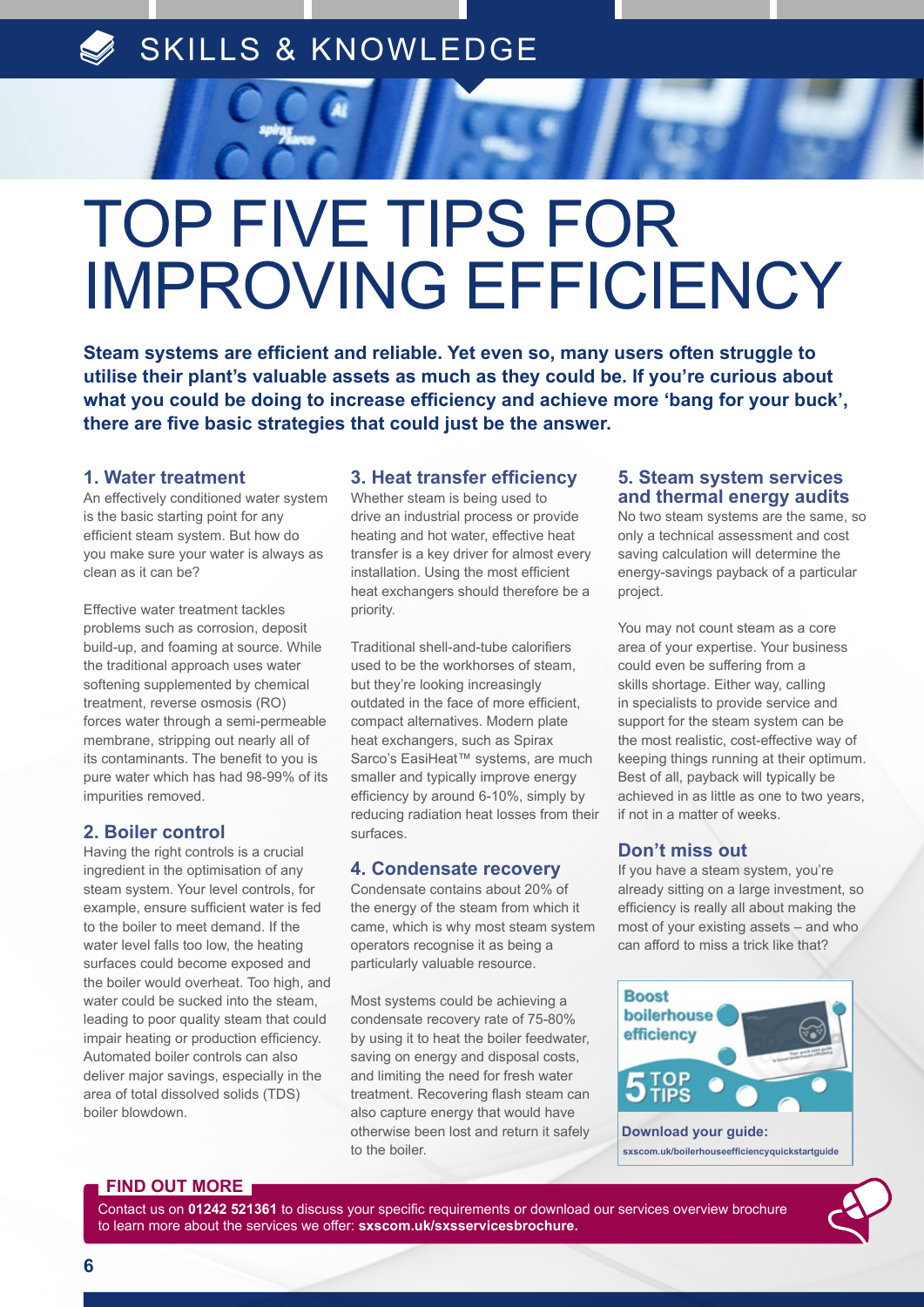## SOLUTIONS OVERVIEW

# Service Contracts: Why over 55 heads are better than one

**Running a steam business is a busy job full of deadlines and complexities and sometimes it's difficult to stay on top of system upkeep. So how do you make sure your steam system operates at peak efficiency, even when it's difficult to work out what needs doing and when?** 

Chances are, the most cost-effective way for you to keep your steam system operating at its full potential, is to outsource some, or all, of the maintenance work – and that's where we can help. A service contract is a flexible way to make sure your plant hits peak operational efficiency and stays there, thanks to the expertise of over 55 specialists who work with steam day in and day out.

#### **The freedom to choose**

Whether you've replaced old equipment to update your plant, or installed a completely new system, having a service agreement in place ensures you have the freedom to choose a level of support to match your needs and your budget. What's more, we can service your equipment either on site or at our workshop. We can also flex to fit this in with any plant shutdowns or planned maintenance.

You will also never have to commit to a contract that provides services which don't apply to you, as we make sure we talk to you specifically about what you want included in your own, bespoke agreement. Do you need regular cleaning for your plate heat exchanger,

## COMPRESSION CONTINUES OF AN FFFICIFNT PLANT THAT RUNS SMOOTHLY, SAFELY, AND EFFICIENTLY<br>————————————————————

but don't need 24 hour priority response cover? No problem – you choose (and pay for) what you need, and nothing more.

#### **Safe and sound**

We all know that things don't always go to plan in the plant room or boilerhouse, but it certainly needn't be a disaster if those unplanned issues do rear their heads from time-to-time. A service contract gives you priority over those without a contract in place, while the cost will also come at a preferential rate. It really is a win-win for you and your business just when you need it.

Imagine the prospect of an efficient plant that runs smoothly, safely, and efficiently, but also has a much lower risk of breakdown and costly downtime. That's exactly what you get when you have a service contract in place. After all, more heads are better than one.



**We offer a wide range of services across the steam system covering:**

- **Boilerhouse** 
	- **Controls**
- EasiHeat™
- **Humidifier**
- **Metering**
- Plate heat exchanger cleaning
- Steam system conditioning
- 24-hr priority response cover
- Multi-product encompassing all of your Spirax Sarco equipment
- Extended warranty on a range of products

#### **FIND OUT MORE**

For more information, visit **sxscom.uk/ServiceContracts**